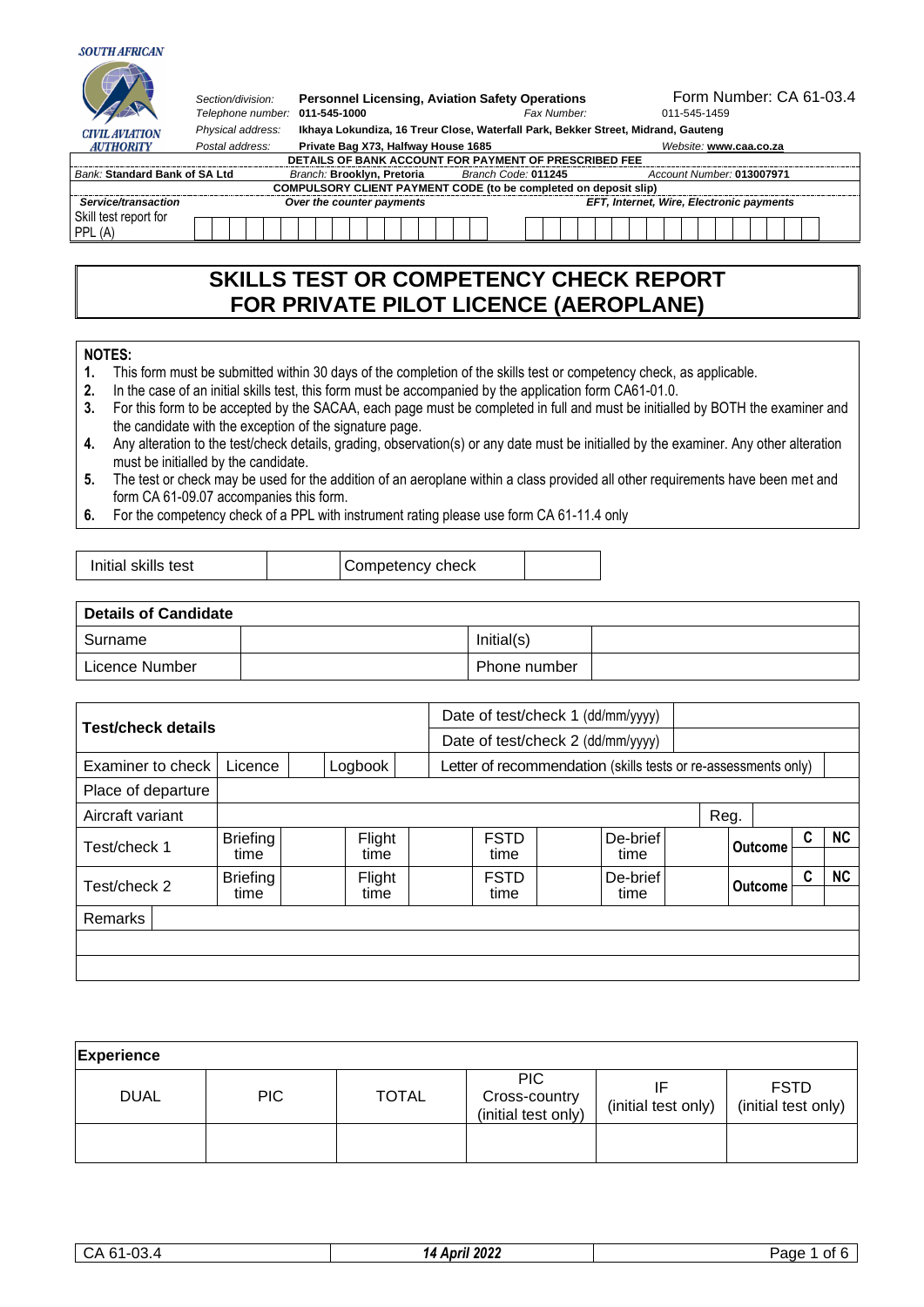### **Note to the examiner and candidate**

a) Abbreviations

|                                                     |  |  |  |  | <b>C</b> Competent $\vert$ <b>NC</b> $\vert$ Not competent $\vert$ I $\vert$ Initial skills test $\vert$ <b>C</b> $\vert$ Competency check |
|-----------------------------------------------------|--|--|--|--|--------------------------------------------------------------------------------------------------------------------------------------------|
| $\rightarrow$  Mandatory aspect   NA   Not assessed |  |  |  |  |                                                                                                                                            |

- b) A person is competent if he or she demonstrates a combination of skills, knowledge and attitudes to perform a task to the prescribed standard.
- c) Airmanship means: consistent use of good judgement and well-developed knowledge, skills and attitudes to accomplish flight objectives.
- d) The candidate must demonstrate competency in all aspects of the ground evaluation section prior to proceeding with the practical test or check.
- e) All flight manoeuvres must be conducted in compliance with the POH/AFM and the certification of the aircraft used for the test or check.
- f) The candidate may use all available automation and avionics unless otherwise specified by the examiner.
- g) The candidate shall use a checklist applicable to the aircraft.

### h) 4-point scale

When applying the 4-point scale, award the mark that best describes the weakest element(s) applicable to the candidate's performance.

### **4. Excellent standard**

Performance remains well within the qualification standards and flight management skills are excellent.

- Aircraft handling is smooth and precise.
- Technical skills and knowledge exceed the required level of competency.
- Behaviour indicates continuous and highly accurate situational awareness.
- Flight management skills are excellent.
- Safety of flight is assured. Risk is well managed.

### **3. Meets SACAA expected standards**

Minor deviations occur from the qualification standards and performance remains within prescribed limits.

- Performance meets the recognised standard vet may include deviations that do not detract from the overall performance.
- Aircraft handling is positive and within specified limits.
- Technical skills and knowledge meet the required level of competency.
- Behaviour indicates that situational awareness is maintained.
- Flight management skills are effective.
- Safety of flight is maintained. Risk is acceptably managed.

### **2. Below SACAA expected standards**

Occasionally, major deviations from the qualification standards occur, which may include momentary excursions beyond prescribed limits but these are recognized and corrected in a timely manner.

- Performance includes deviations that detract from the overall performance, but are recognized and corrected within an acceptable time frame.
- Aircraft handling is performed with limited proficiency and/or includes momentary deviations from specified limits.
- Technical skills and knowledge reveal limited technical proficiency and/or depth of knowledge.
- Behaviour indicates lapses in situational awareness that are identified and corrected.
- Flight management skills are effective but slightly below standard.
- Safety of flight is not compromised. Risk is poorly managed.

### **1. Not yet competent**

Unacceptable deviations from the qualification standards occur, which may include excursions beyond prescribed limits that are not recognized or corrected in a timely manner.

- Performance includes deviations that adversely affect the overall performance, are repeated, have excessive amplitude, or for which recognition and correction are excessively slow or non-existent, or the aim of the task was not achieved.
- Aircraft handling is rough or includes uncorrected or excessive deviations from specified limits.
- Technical skills and knowledge reveal unacceptable levels of technical proficiency and/or depth of knowledge.
- Behaviour indicates lapses in situational awareness that are not identified or corrected.
- Flight management skills are ineffective.
- Safety of flight is compromised. Risk is unacceptably managed.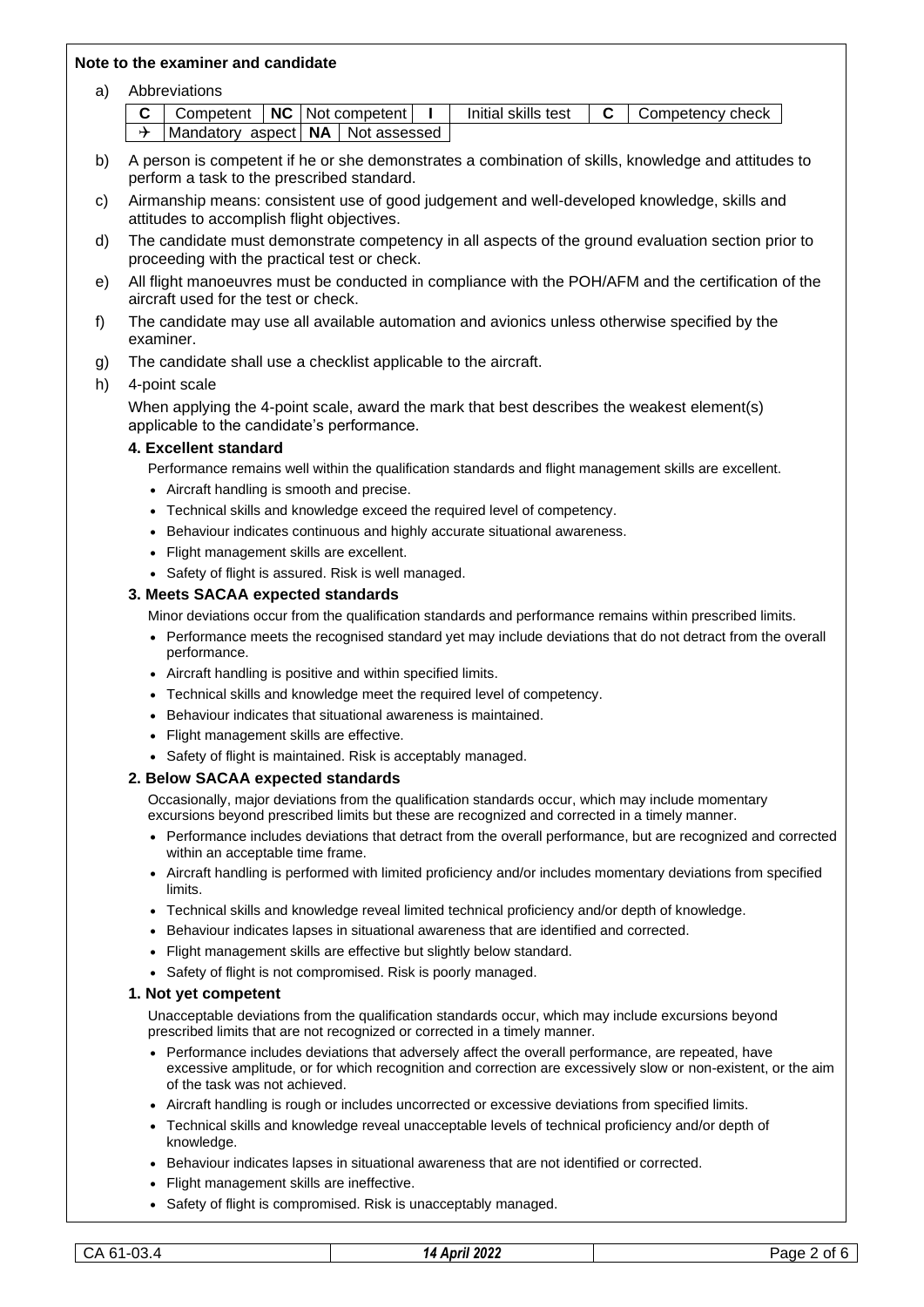- i) Mandatory aspects may be waived if deemed unsafe or if not applicable to the aircraft in which the test or check is conducted.
- j) If the examiner selects **NA,** he or she must motivate the decision on the observations page.
- k) Should the candidate achieve a **2** in any aspect, he or she must be re-assessed **once** in that aspect during the same flight and the examiner must indicate the new grading (1, 3 or 4).
- l) This form will not be accepted if an aspect graded with a **2** is not re-assessed and re-graded.
- m) During a competency check, in the case of a grading of **2**, the examiner may teach in a particular aspect and then immediately re-assess such aspect once during the same flight.
- n) Should the candidate achieve a grading of **1,** in 4 or less aspects, he or she must undergo remedial training as prescribed in the SACAR and must be re-assessed **once** in those aspects using the same form.

In the case of an initial skills test this form must remain in the possession of the ATO until a reassessment is conducted. In the case of a competency check, this form must remain in the possession of the examiner until a re-assessment is conducted. Should the candidate wish to be re-assessed by another examiner, the latter examiner shall liaise with the examiner who conducted the first test/check.

- o) Should the candidate achieve a grading of **1,** in 5 aspects, the test or check shall immediately be discontinued and the candidate must undergo remedial training as prescribed in the SACAR.
- p) The entire test or check must then be repeated using a new form. A copy of the old form shall be sent to the SACAA Testing Standards Section.
- q) The examiner must write comments on the observations page whenever an aspect is marked as **1**.
- r) Should any aspect in section **9** (Airmanship) be assessed as **NC**, the entire test or check must be repeated using a new form and the examiner must send a copy of the old form to the Testing Standards Section of the SACAA.
- s) Typical areas of unsatisfactory performance and grounds for assigning a **1** are:
	- 1. any action or lack of action by the applicant that requires corrective intervention by the examiner to maintain safe flight.
	- 2. consistently exceeding the tolerances suggested below.
	- 3. failure to take prompt corrective action when tolerances are exceeded.
	- 4. doubt regarding the successful outcome of an aspect.
- t) The tolerances suggested below refer to transient and not continuous flight path excursions; allowance for turbulence must be made.

| <b>Tolerances</b>        |                    |                                   |                   |  |  |  |  |  |  |
|--------------------------|--------------------|-----------------------------------|-------------------|--|--|--|--|--|--|
| Single engine            |                    | <b>Multi-engine</b>               |                   |  |  |  |  |  |  |
| Lift-off speed           | $+10$ kt $/ -5$ kt | Lift-off / V <sub>REF</sub> speed | $+15$ kt / - 5 kt |  |  |  |  |  |  |
| Climb                    | $\pm$ 15 kt        | Asymmetric flight                 | $+15$ kt / - 5 kt |  |  |  |  |  |  |
| Nominated approach speed | $+10$ kt / - 5kt   | Nominated final approach speed    | + 10 kt / - 5 kt  |  |  |  |  |  |  |
| Altitude / height        | $\pm$ 150 ft       | <b>V</b> <sub>YSE</sub>           | $± 5$ kt          |  |  |  |  |  |  |
| Heading                  | $± 10^{\circ}$     | Heading during asymmetric flight  | $± 15^{\circ}$    |  |  |  |  |  |  |

## *Section 1: Ground evaluation*

|   |               | <b>Subjects</b>                                                                                                                |  |
|---|---------------|--------------------------------------------------------------------------------------------------------------------------------|--|
|   |               | $\rightarrow$ CAR, CATS, AIP and NOTAM                                                                                         |  |
|   |               | POH of the aircraft used for the skills test for Operating limitations, Operational data<br>(performance) and Mass and balance |  |
|   | $\rightarrow$ | Interpretation of weather reports and forecasts                                                                                |  |
| ∱ |               | Preparation of navigation exercise                                                                                             |  |

### *Section 2: Pre-flight Operations* **I C Aspects**

|  | ASDECIS                                                                                              |  |  |
|--|------------------------------------------------------------------------------------------------------|--|--|
|  | $\rightarrow$   $\rightarrow$   Pre-flight inspection, cockpit preparation, passenger briefing, etc. |  |  |
|  | $\forall$ $\forall$   $\forall$   Engine start and after-start procedures                            |  |  |
|  | $\rightarrow$ Taxiing and aerodrome procedures                                                       |  |  |
|  | $\rightarrow$   Completion of the pre take-off checks and crew briefing                              |  |  |

| $\sim$<br>r<br>э.<br>$\mathbf{v}$<br>. .<br>ັບ≓<br>∪J. | 2022<br>Anril<br>14<br>. AVI' | Page<br>ΩŤ |
|--------------------------------------------------------|-------------------------------|------------|
|                                                        |                               |            |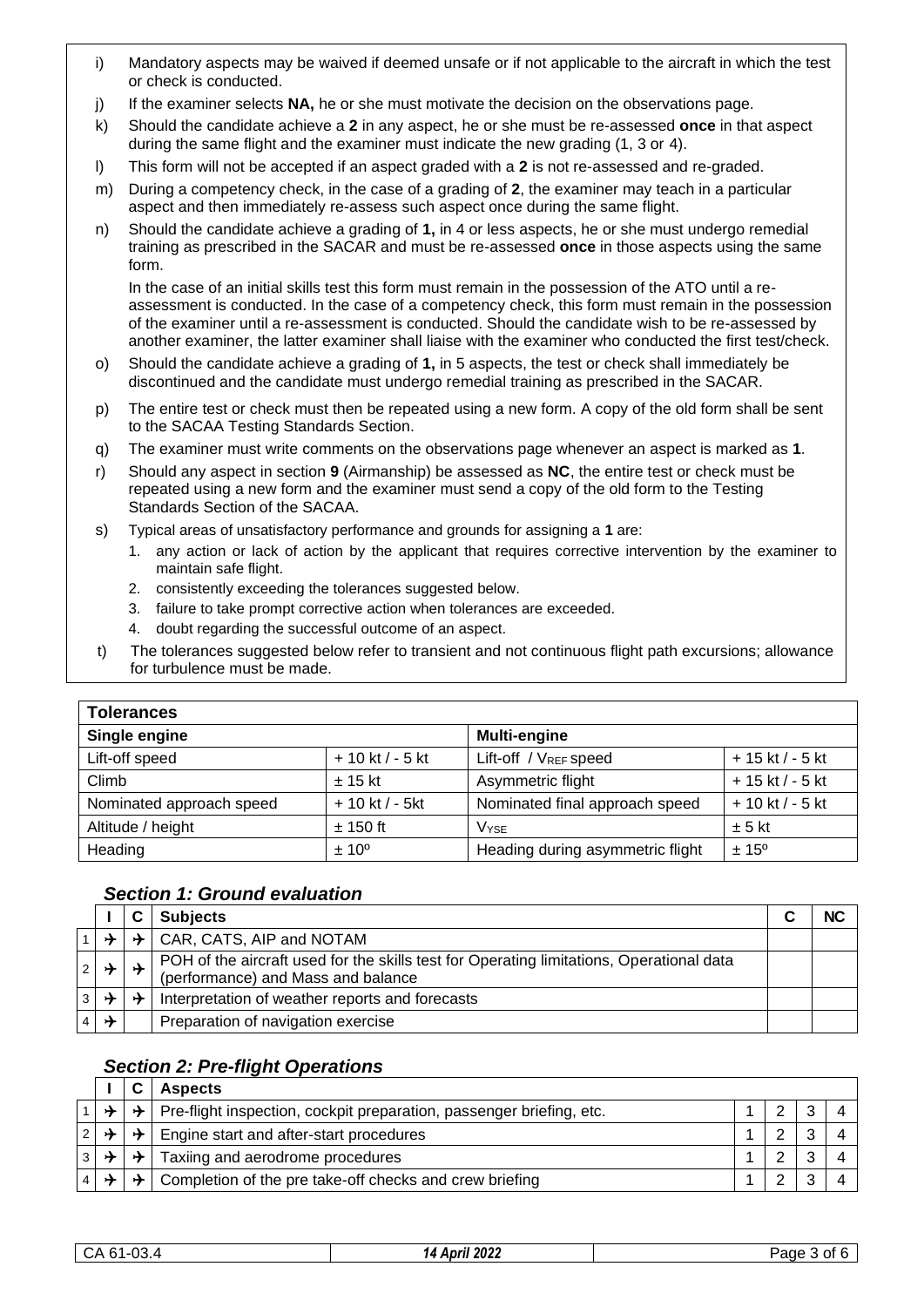## *Section 3: Take-off Procedures*

|                 |                 |               | <b>Aspects</b>                                                 |           |  |   |  |
|-----------------|-----------------|---------------|----------------------------------------------------------------|-----------|--|---|--|
|                 | $\rightarrow$   | ┶             | Field- and/or obstacle limited take-off                        | <b>NA</b> |  | ີ |  |
| $2 \rightarrow$ |                 |               | Cross-wind take-off                                            | <b>NA</b> |  |   |  |
|                 | $3 \rightarrow$ |               | Initial climb-out and after take-off checks                    |           |  |   |  |
|                 | $4 \rightarrow$ | $\rightarrow$ | Compliance with ATC clearance or unmanned aerodrome procedures |           |  |   |  |

## *Section 4: Flight Manoeuvres and Procedures*

|                |   |   | <b>Aspects</b>                                        |           |  |  |   |  |
|----------------|---|---|-------------------------------------------------------|-----------|--|--|---|--|
|                | ∱ | ⊁ | Steep turn (45° angle of bank)                        |           |  |  |   |  |
| $\overline{2}$ | → |   | Recognition of and recovery from a spiral dive        |           |  |  |   |  |
| 3 <sup>1</sup> | ✦ | ⊁ | Handling the aircraft at critically low airspeeds     |           |  |  |   |  |
|                | → |   | Stall entry and recovery in clean configuration       | <b>NA</b> |  |  | ົ |  |
| 5 <sup>1</sup> | 山 | ⊁ | Stall entry and recovery in any landing configuration | <b>NA</b> |  |  |   |  |
|                |   |   | Spin avoidance (must comply with a/c certification)   | <b>NA</b> |  |  |   |  |

## *Section 5: Low-level flying and Precautionary landing*

|  |               | <b>Aspects</b>                                                 |  |  |
|--|---------------|----------------------------------------------------------------|--|--|
|  | $\rightarrow$ | Awareness of obstacles, terrain features and optical illusions |  |  |
|  |               | Technique and precautionary configuration                      |  |  |
|  | ⊁             | Control of height, direction and speed                         |  |  |

# *Section 6: Emergency procedures*

|   |                                                                            | Aspects (at least 3)                  |  |  |  |  |
|---|----------------------------------------------------------------------------|---------------------------------------|--|--|--|--|
| ⊁ | Simulated engine failure after lift-off (not lower than 500 feet AGL)<br>⊁ |                                       |  |  |  |  |
|   | Simulated engine failure from a minimum of 2000 feet AGL<br>⊁              |                                       |  |  |  |  |
| → |                                                                            | Fire/smoke in the cockpit (in-flight) |  |  |  |  |
|   |                                                                            | Specify others:                       |  |  |  |  |
|   |                                                                            |                                       |  |  |  |  |
|   |                                                                            |                                       |  |  |  |  |

## *Section 7: Approach and Landing Procedures*

|                |               |   | <b>Aspects</b>                                                  |           |  |   |   |  |
|----------------|---------------|---|-----------------------------------------------------------------|-----------|--|---|---|--|
|                | ⊁             | ⊁ | Joining procedures (ATC compliance or unmanned procedures)      |           |  | 3 |   |  |
| $2^{\circ}$    | ⊁             | ⊁ | Circuit procedures and applicable checks                        |           |  |   | 3 |  |
| 3 <sup>1</sup> | ⊁             | ⊁ | Approach to land                                                |           |  |   | 3 |  |
| $\vert$ 4      | →             | ⊁ | Normal landing                                                  |           |  | າ | 3 |  |
| 5 <sup>1</sup> | $\rightarrow$ |   | Field limited landing                                           | <b>NA</b> |  | າ | 3 |  |
| $6 \mid$       | $\rightarrow$ |   | Flapless approach and landing                                   | <b>NA</b> |  | າ | 3 |  |
| 7 <sup>1</sup> | →             |   | Cross wind landing                                              | <b>NA</b> |  | າ | 3 |  |
| 8              |               | ⊁ | Go-around procedure from flaps fully extended (Baulked landing) |           |  | າ | 3 |  |

## *Section 8: Navigation*

|                |               | C | <b>Aspects</b>                                                    |   |   |  |
|----------------|---------------|---|-------------------------------------------------------------------|---|---|--|
|                | ⊁             |   | Setting course after departure                                    |   | 3 |  |
| $\overline{2}$ | ⊁             |   | Basic navigation skills                                           | 2 | 3 |  |
| 3              | →             |   | Maintenance of the flight log                                     | 2 | 3 |  |
| $\overline{4}$ | $\rightarrow$ |   | Adherence to the planned altitude/level, track and TAS            | 2 | 3 |  |
| 5              | →             |   | Flight management (fuel, engine considerations, FREDASS, etc.)    | 2 | 3 |  |
| 6              | →             |   | Diversion procedures                                              | 2 | 3 |  |
| $\overline{7}$ | ⊁             |   | ATC/FIS liaison, compliance and R/T procedures                    | 2 | 3 |  |
| 8              | →             |   | Appropriate use of navigational aids (including GPS if available) | ົ | 3 |  |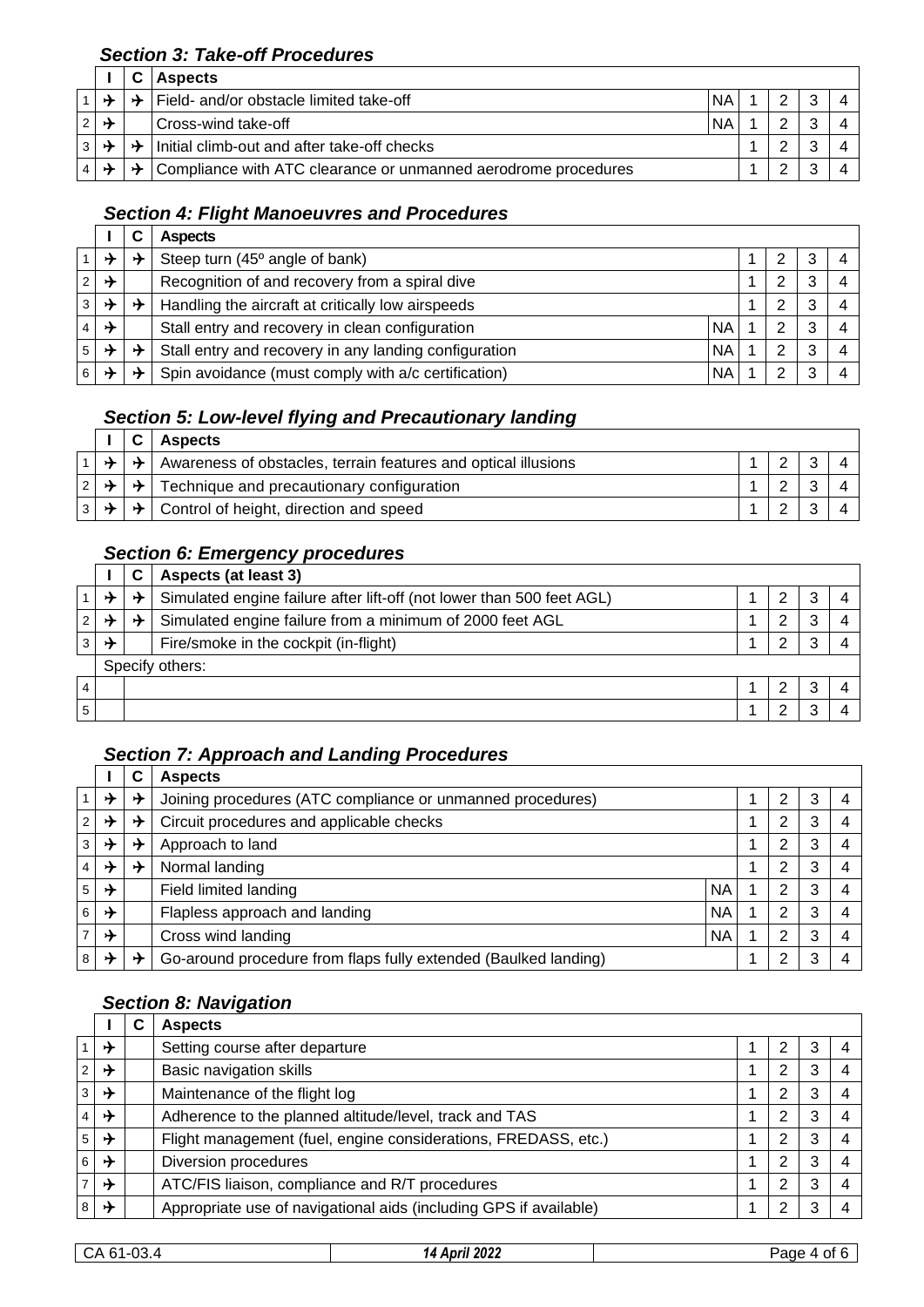## *Section 9: Airmanship*

|                | <b>Aspects</b>       |                                                                |  |  |
|----------------|----------------------|----------------------------------------------------------------|--|--|
| 1 <sup>1</sup> | →                    | Situational awareness                                          |  |  |
|                | $ _2 $ $\rightarrow$ | Aeronautical decision making (threat and error management)     |  |  |
|                | $ _3 +$              | Safety consciousness (Lookout, safety checks etc.)             |  |  |
|                | $ 4  \rightarrow$    | Flying accuracy and smoothness                                 |  |  |
|                | $ _5 $ $\rightarrow$ | RT procedures and proficiency, ATC liaison / compliance        |  |  |
| 6 <sup>1</sup> | ⊶ (                  | Compliance with regulations                                    |  |  |
| $\overline{7}$ | →                    | Flight management (fuel, engine considerations, FREDASS, etc.) |  |  |

| <b>Aspects</b> | <b>Observations</b> |
|----------------|---------------------|
|                |                     |
|                |                     |
|                |                     |
|                |                     |
|                |                     |
|                |                     |
|                |                     |
|                |                     |
|                |                     |
|                |                     |
|                |                     |
|                |                     |
|                |                     |
|                |                     |
|                |                     |
|                |                     |
|                |                     |
|                |                     |
|                |                     |
|                |                     |
|                |                     |
|                |                     |
|                |                     |
|                |                     |
|                |                     |
|                |                     |
|                |                     |